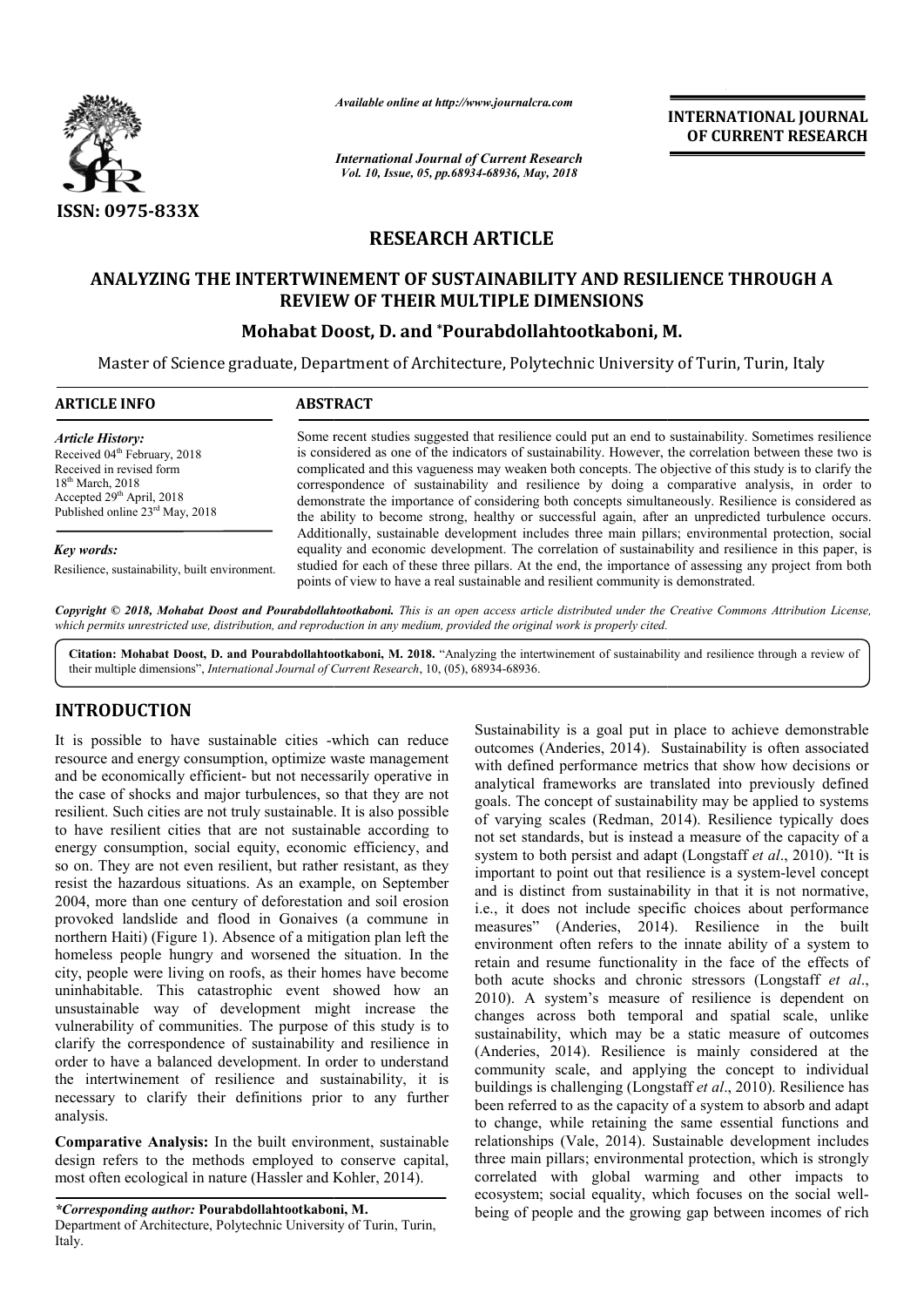and poor; economic development, which generates economic growth without hurting the environment (Brundtland, 1987).



**Figure 1. The effect of deforestation on Haiti-Dominican Republic border**

The study of the intertwinement and the conflict of sustainability and resilience is done through this triple bottom line.

**Almost all of the environmental impacts** of human activities including global warming can cause hazards, or at least increase their intensity. Global warming has two primary aspects: a rise in the temperature and a rise in the sea level. The outcomes include an increase in the risk of drought, in the intensity of storms, and having more intense mid-latitude storms, etc. There are also some other impacts of human interventions which amplify the damage. Deforestation can be an example of such consequences.

The approach of sustainable development is to minimize the number or the intensity of hazards while resilience minimizes their effect. Furthermore, sustainability always encourages communities to build green buildings and generate energy using renewable resources, such as sunlight, wind, rain, tides, waves, and geothermal heat. They are eco-friendly as they decrease the non-renewable resource consumption; Thus, they lower the environmental impacts, which can reduce the vulnerability of communities. They are also more resilient since, in the case of hazard, these resources compensate a large amount of loss that comes from the infrastructural damage. This is why improving the resilience of building units, as the smallest spatial scale, is essential. From this point of view, starting from the building scale may be beneficial to improve the resilience of larger systems.

**Social sustainability** measures equity as the fair access to livelihood, education, resources, and level of participation in the political and cultural life of the community. In both sustainable development and resilience concepts, the social equity and participation play a key role. More equity - as a sustainable approach - leads to less vulnerability and improves resilience. As an example, after hurricane Katrina hit New Orleans in 2005 (Figure 2), being alive or dead, having a habitable house or being homeless was determined on the basis of how high from the sea level people were living. The level of the housing units above the sea - in New Orleans - became a characteristic of class stratification (Barnes *et al*., 2008). On the other hand, place attachment - which is the emotional bond

between person and place – is one of the important indicators of resilience. It makes the habitants of a community tend to manifest their sense of community and to bond with other members of the same group by providing social and cultural services.



**Figure 2. Weakness of social-economic equity increased the number of houses constructed in vulnerable regions of New Orleans**

Socially sustainable communities can provide place attachment to a more extent, since they improve participation of residents. For example, cohousing is a type of intentional community composed of private homes supplemented by shared facilities. Cohousing has been always considered as a good example of a sustainable way of life. It has different ecological, economic and social benefits including improvement of place attachment and participation. It is easy to imagine how these factors can help the community act in a more cooperative way. Therefore, sustainability - by improving community competence and place attachment- helps resilience, and the effect is sensible in case of hazardous situations.

**Economic Sustainability:** The third pillar of sustainable development as stated above is economic sustainability. Economic sustainability is the ability of an economy to support a defined level of economic production indefinitely in a manner that sustains natural resources and provides social welfare. An increase in production does not necessarily lead to an increase in welfare. Index of Sustainable Economic Welfare (ISEW) is an economic indicator intended to replace the Gross Domestic Product (GDP), which is the main macroeconomic indicator of System of National Accounts (SNA) (Schepelmann *et al*., 2010).

On the other hand, economic resilience is the ability to bounce back from economic shocks and to reduce the vulnerability of economies to crises and strengthening their capacity to absorb and overcome severe shocks while supporting strong growth. "A community needs to have access to resources to grow and react to changes" (Radloff, 2006). The difference between resilient and non-resilient economy is that the resilient economy addresses local needs on often locally based sources of employment, skills, and finances. Indicators of economic resilience determine poverty rate, income distribution, economic gaps, life expectancy, diversity etc. Both sustainable and resilient economy need to provide a defined level of production considering the social welfare and the income distribution.